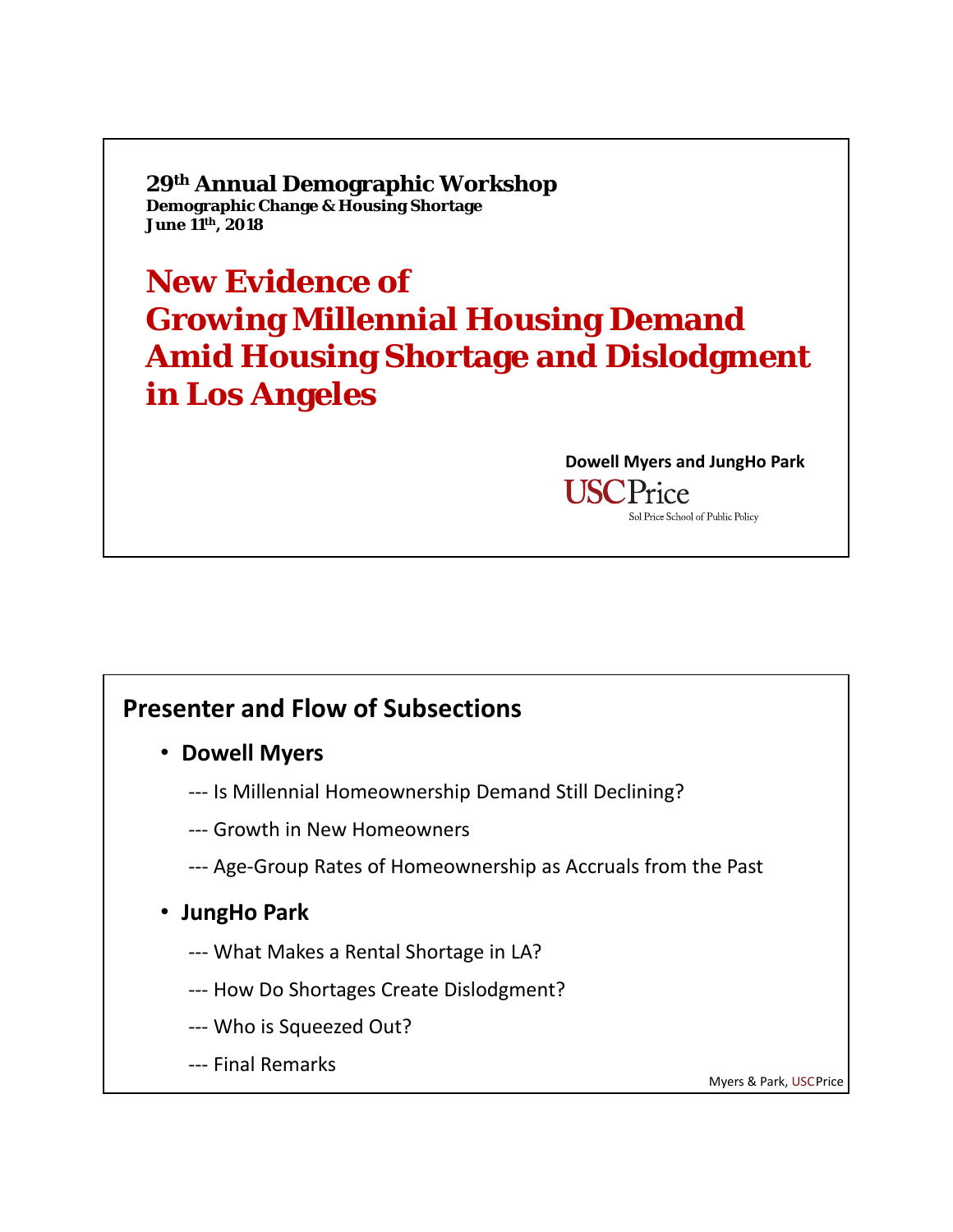# *Is Millennial Homeownership Demand Still Declining?*

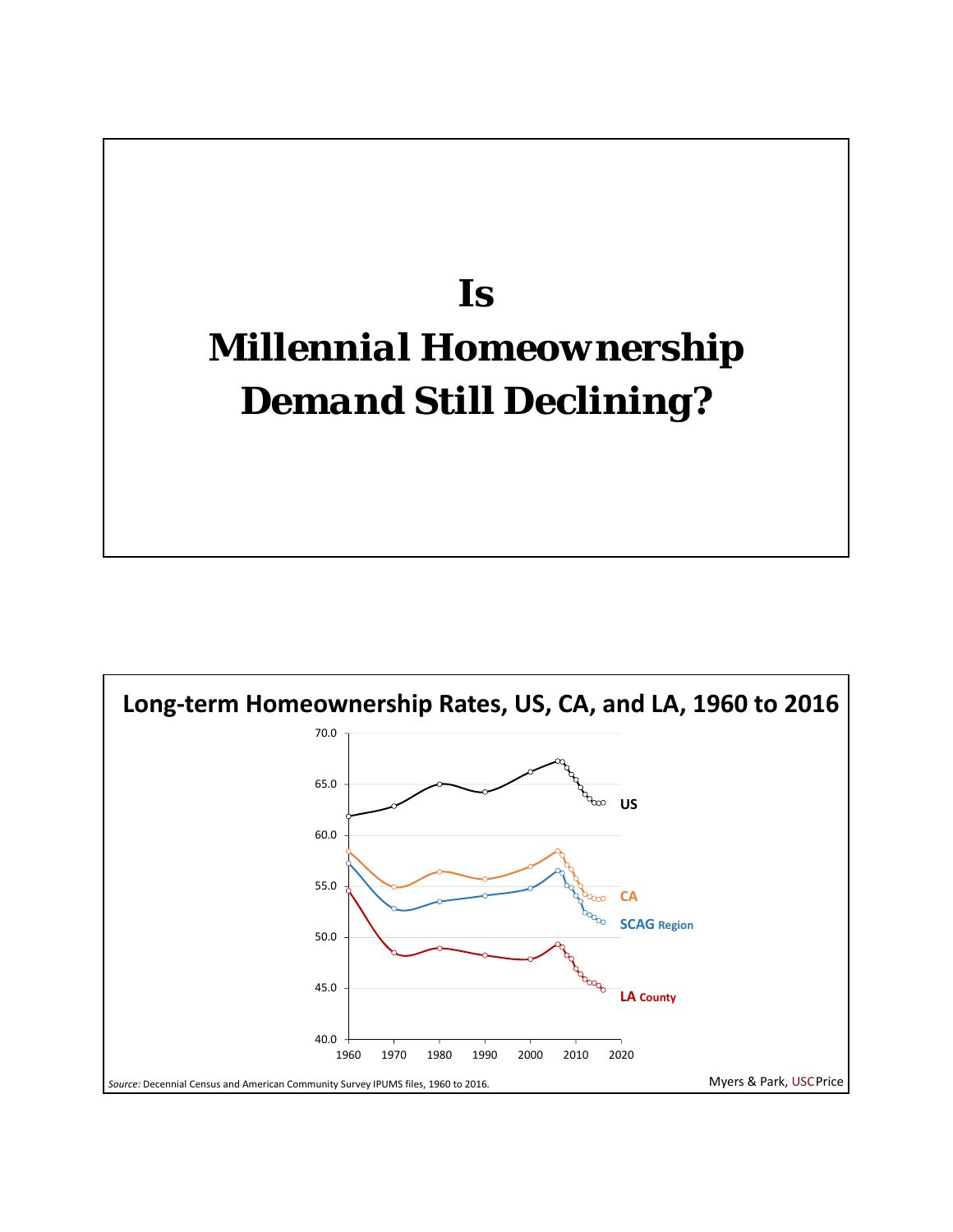

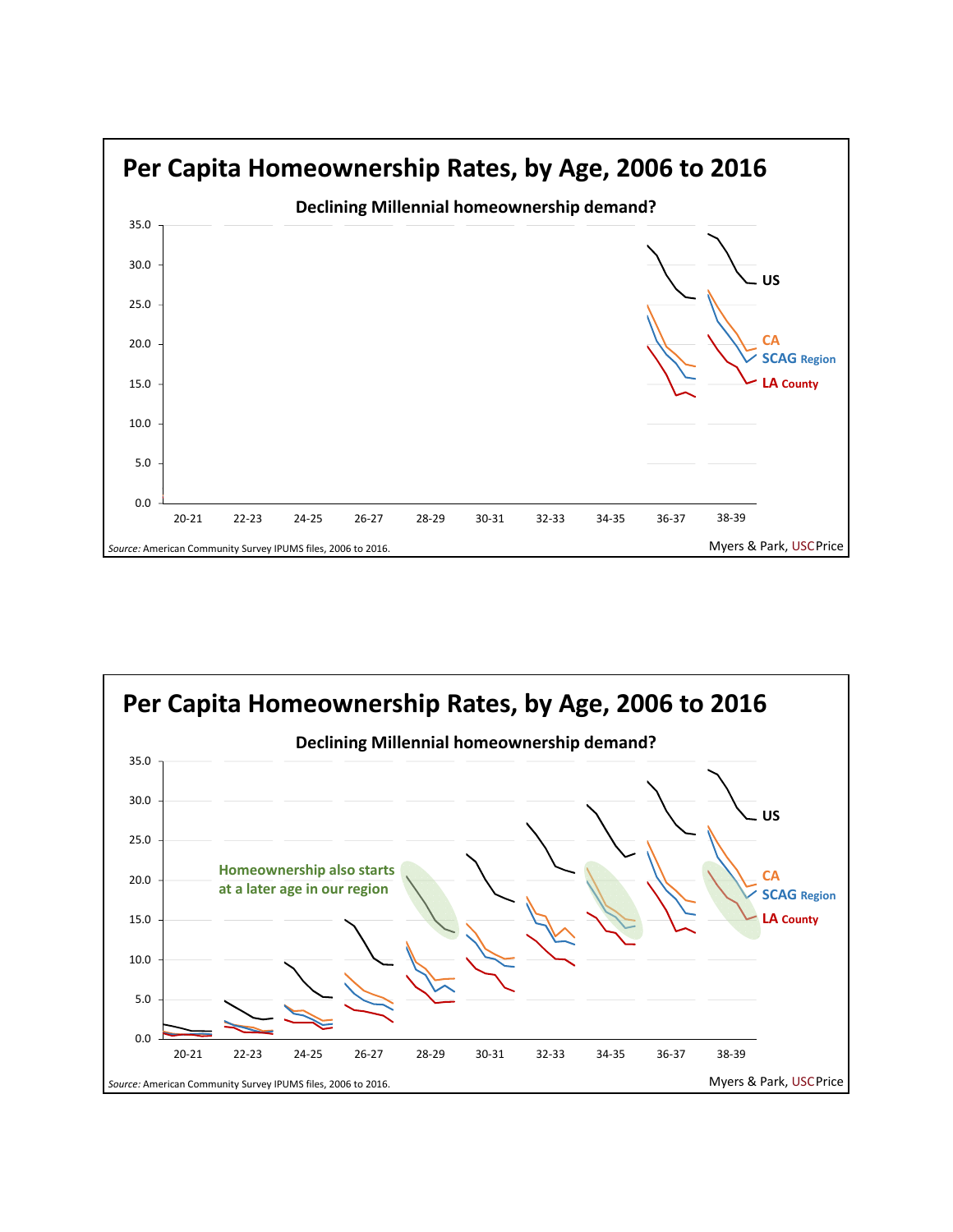### *Growth in New Homeowners*

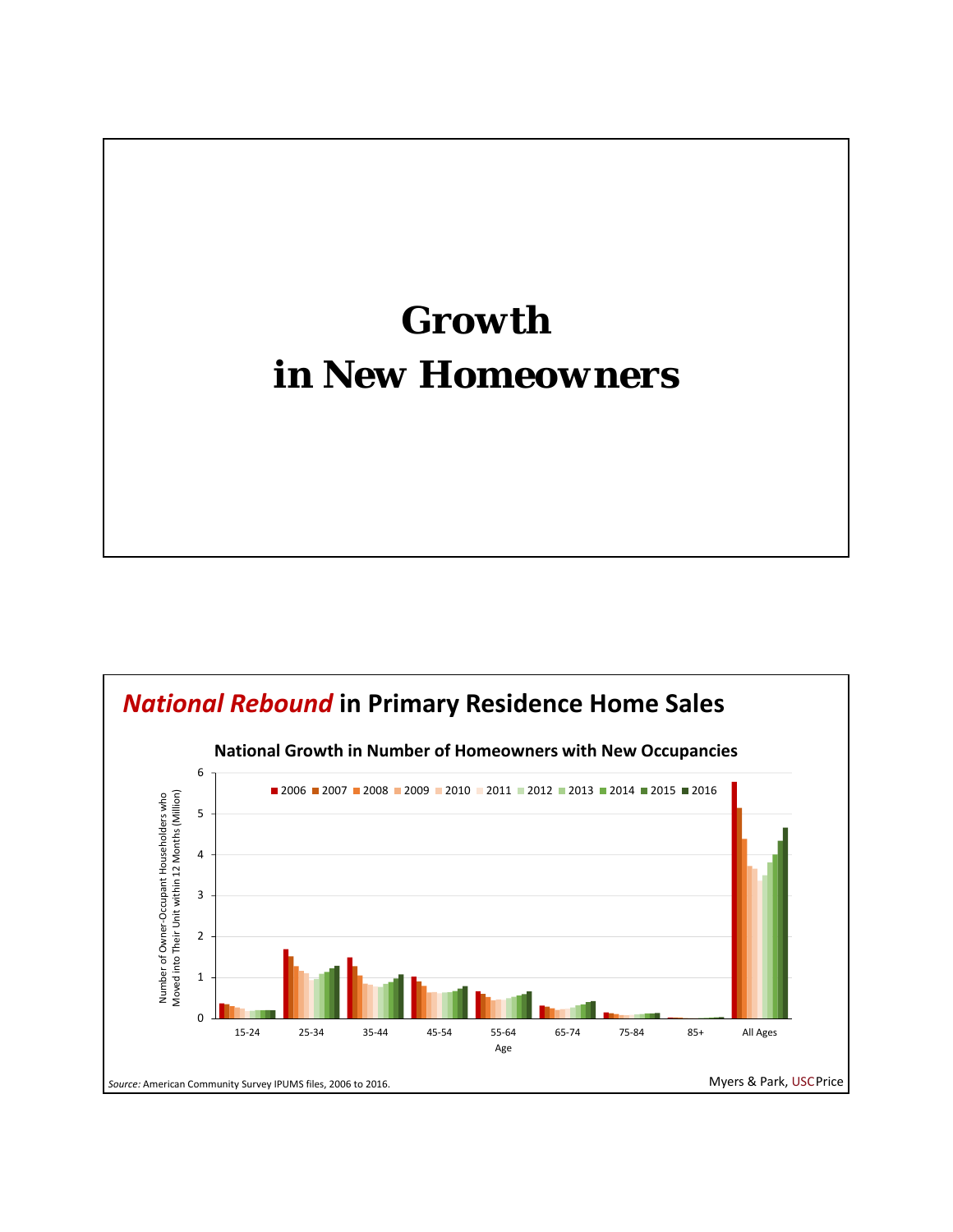

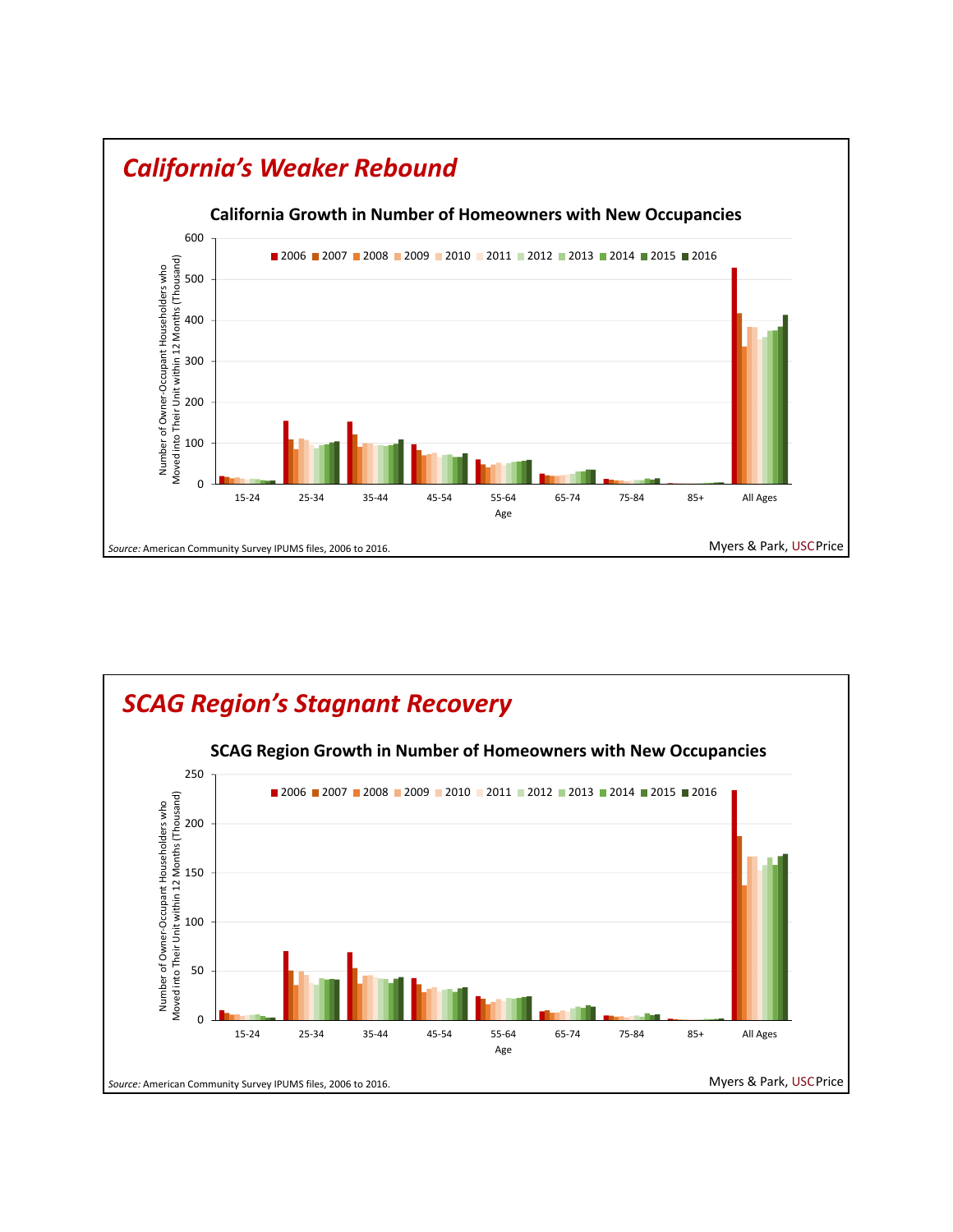

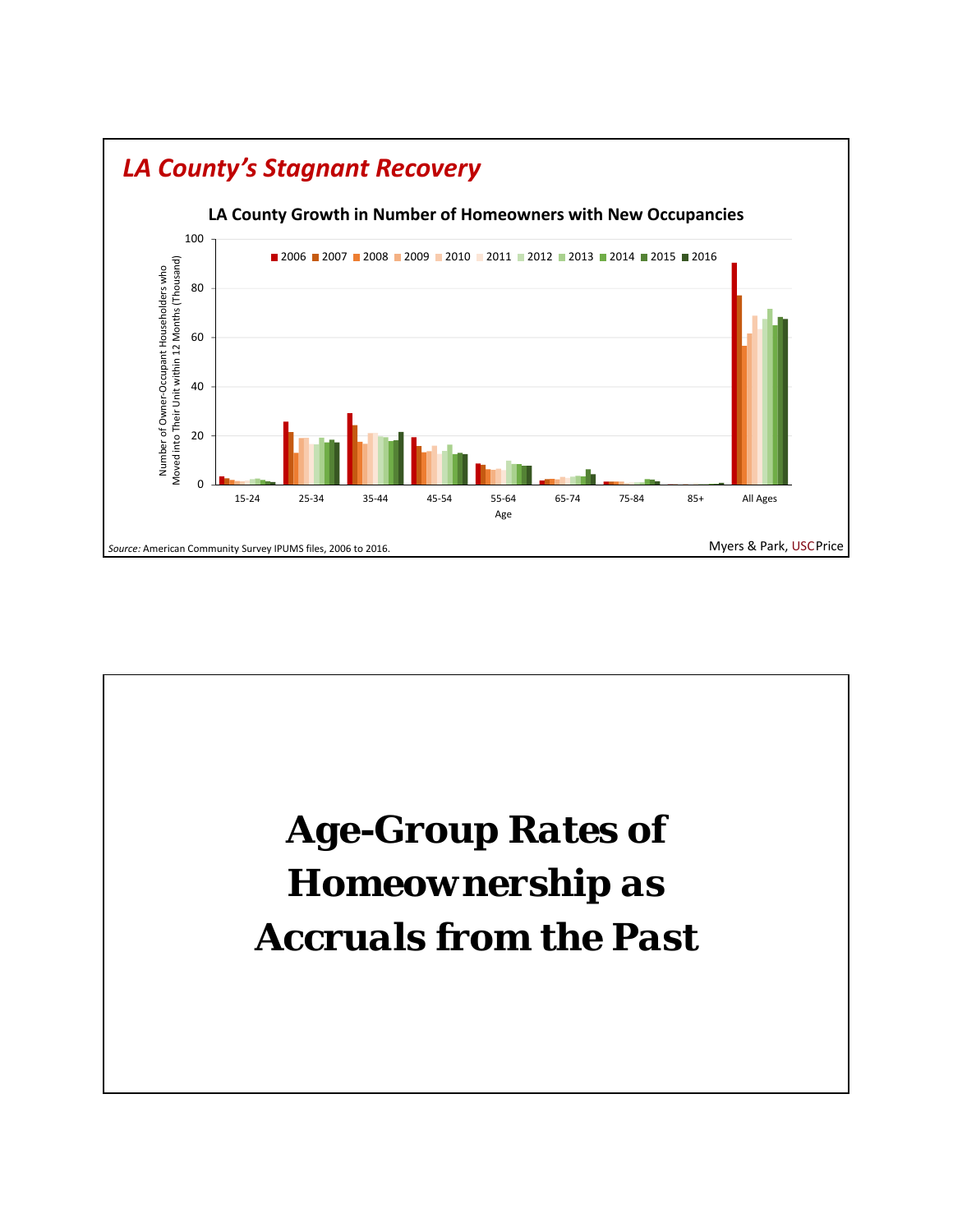

**SCAG Region vs. LA: How Current Age Group Homeownership Rates Are Built from Gains of Prior Periods, Current Age 32‐33** 14.0 **LA County** 16.0 **SCAG Region**

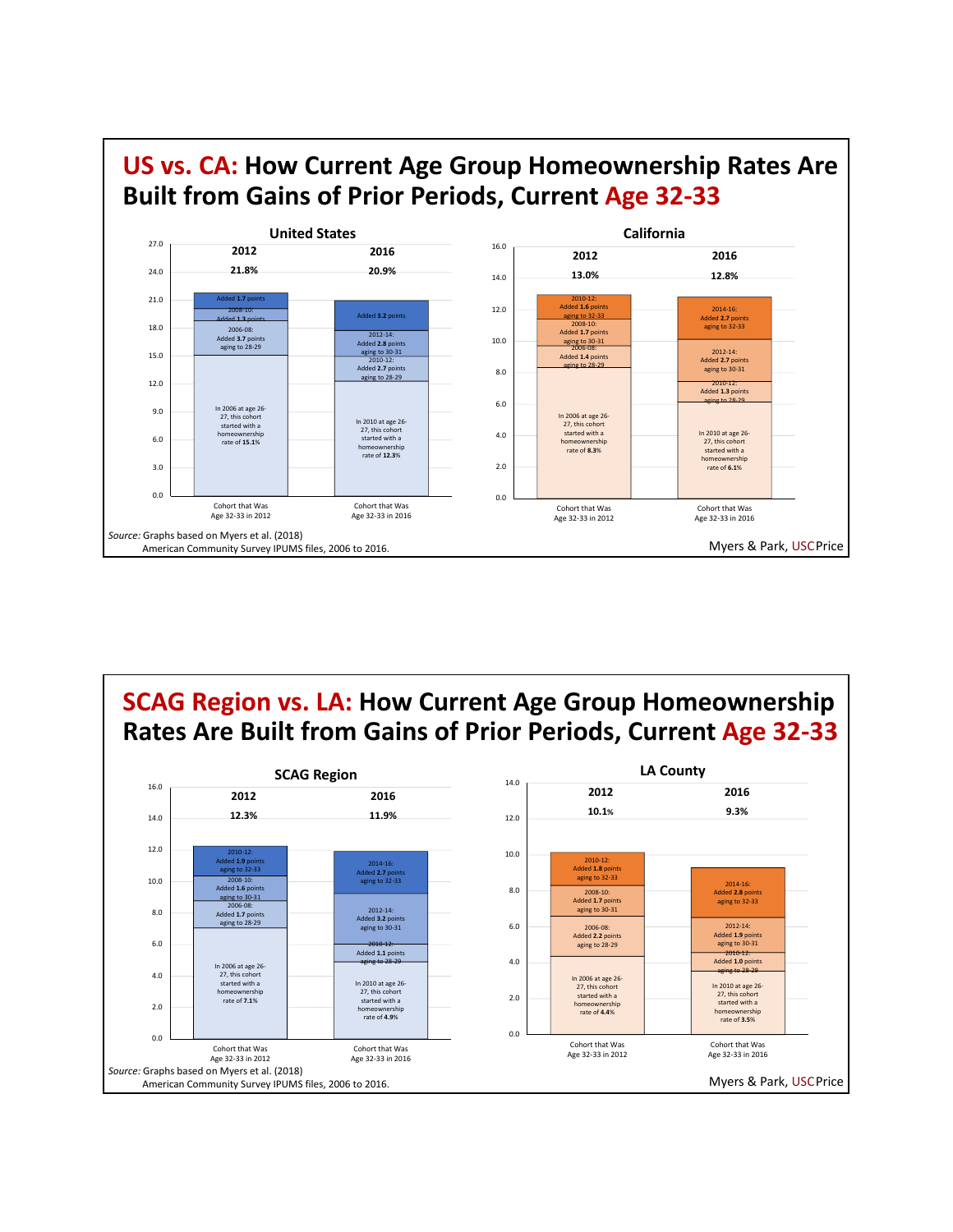# *What Makes a Rental Shortage in LA?*

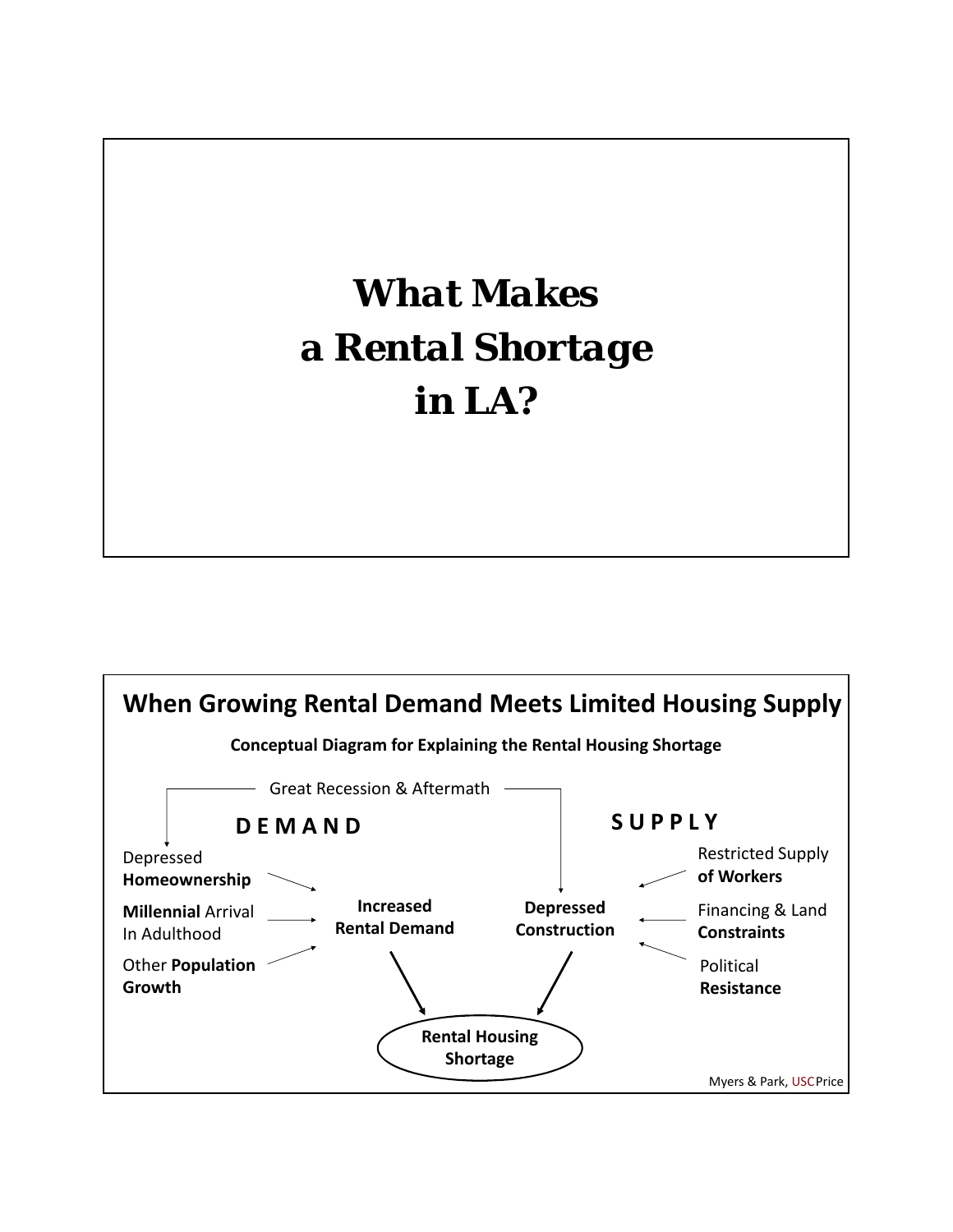

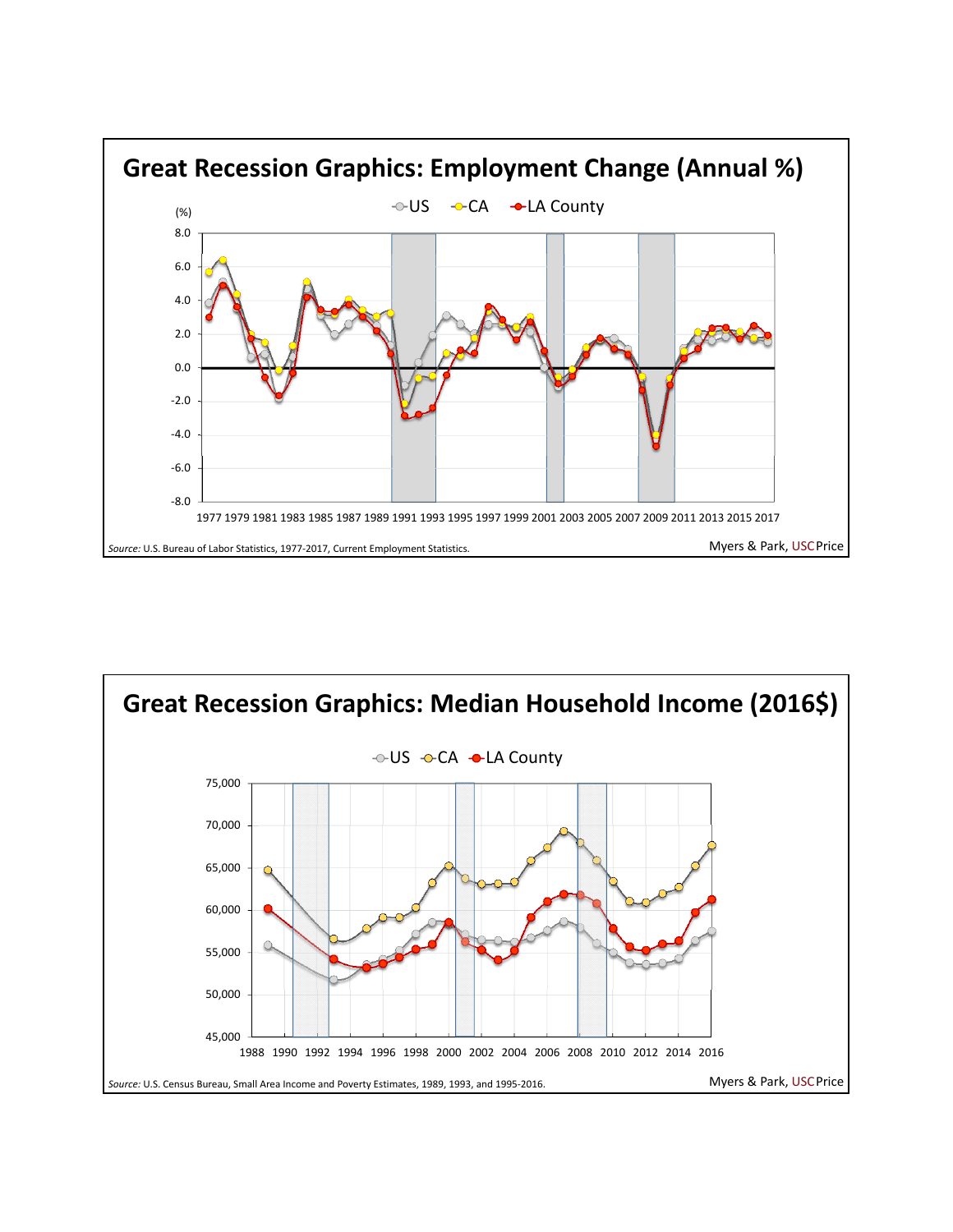

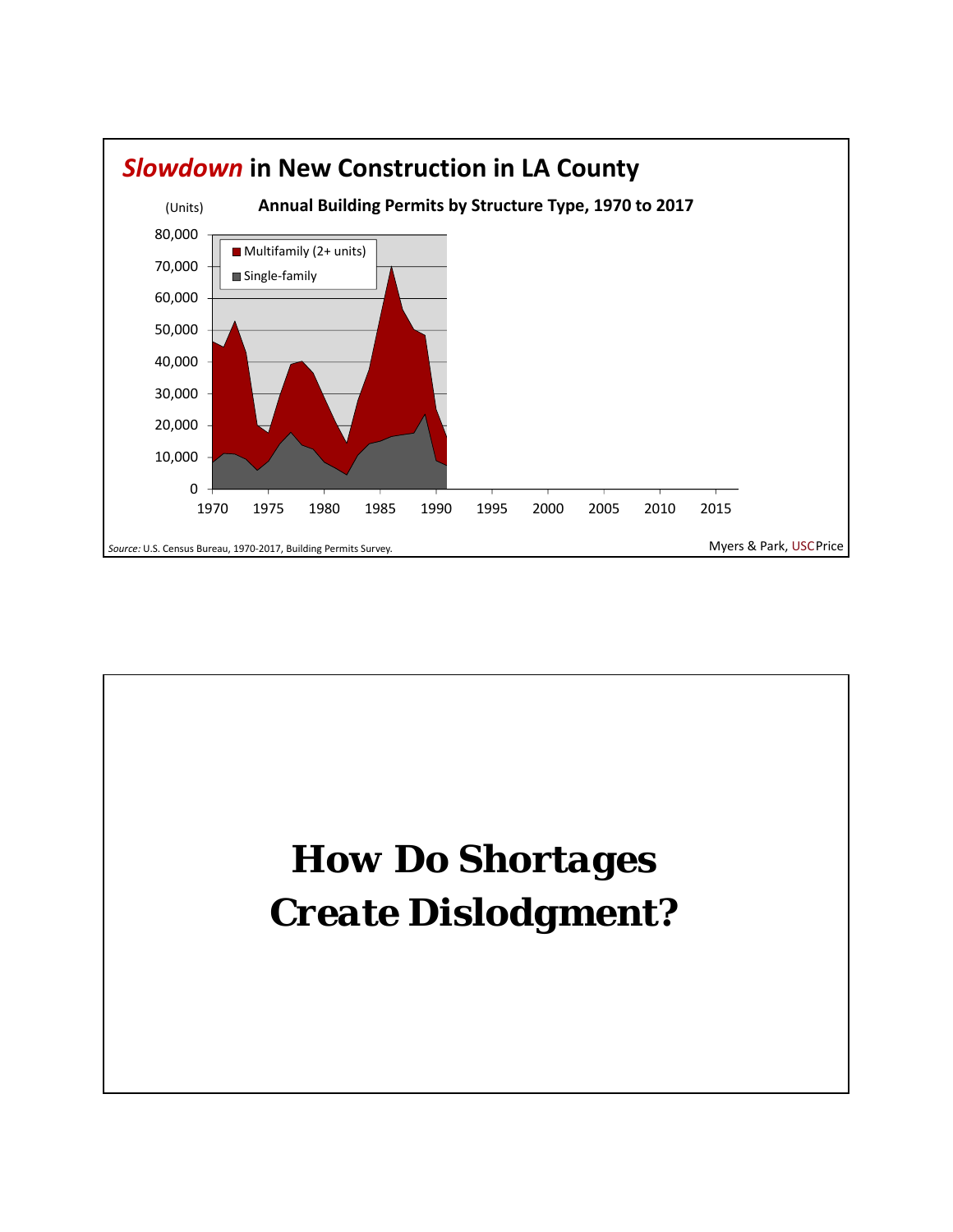#### **Housing Shortages and** *Dislodgment*

- 1. Households = Occupied Housing Units
- 2. Households CANNOT **exceed the units available** for occupancy
	- ‐‐‐ A shortage of units caps the number of Households that can be formed, thereby **undercounting** true housing need
- 3. Someone is going to be bumped, made to disappear from the housing market, i.e. *"dislodged,"* not just spatially **displaced**
	- ‐‐‐ How many? Hundreds of thousands of potential renters
	- ‐‐‐ Who? Youngest/newest Millennials and lowest incomes

Myers & Park, USCPrice

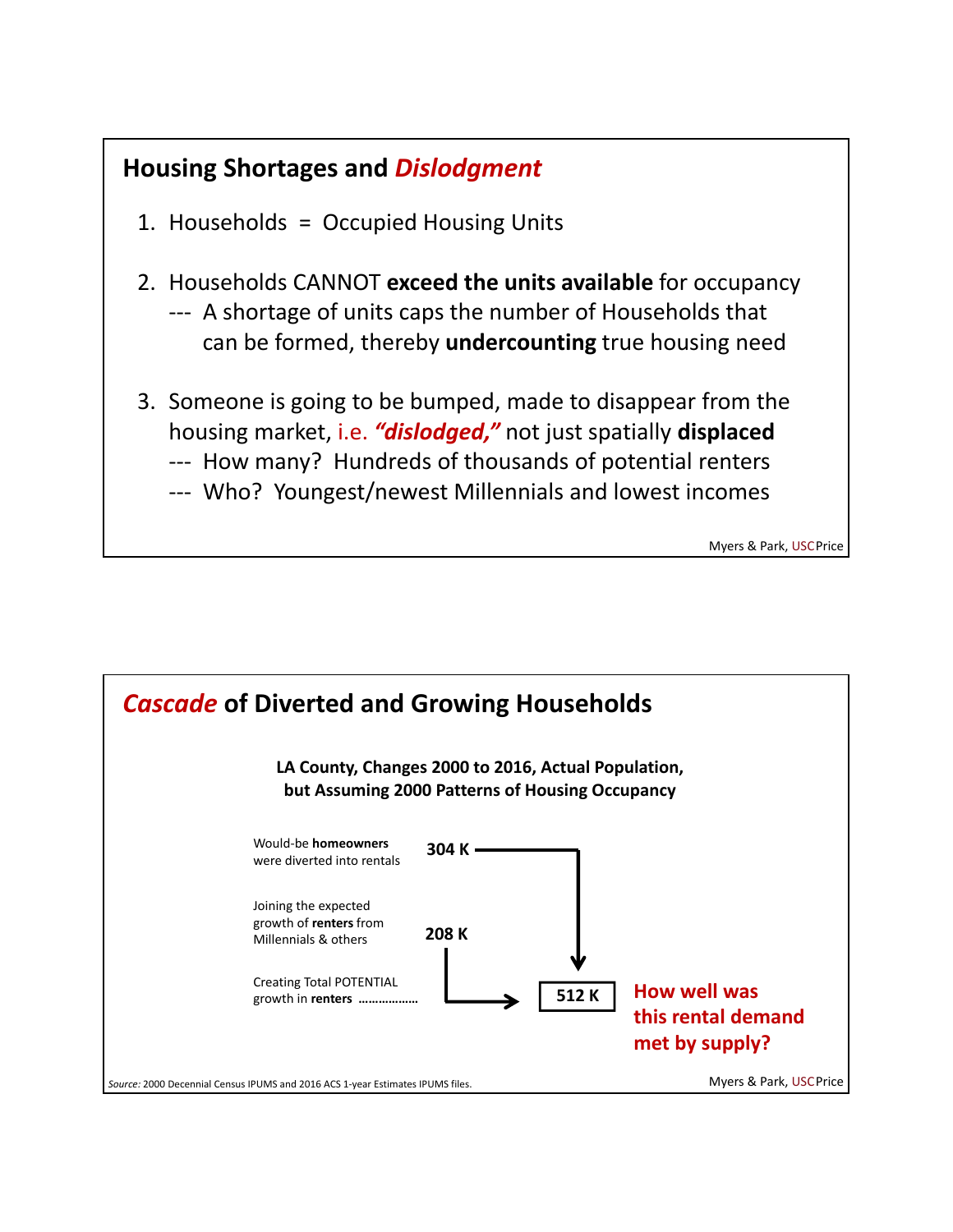

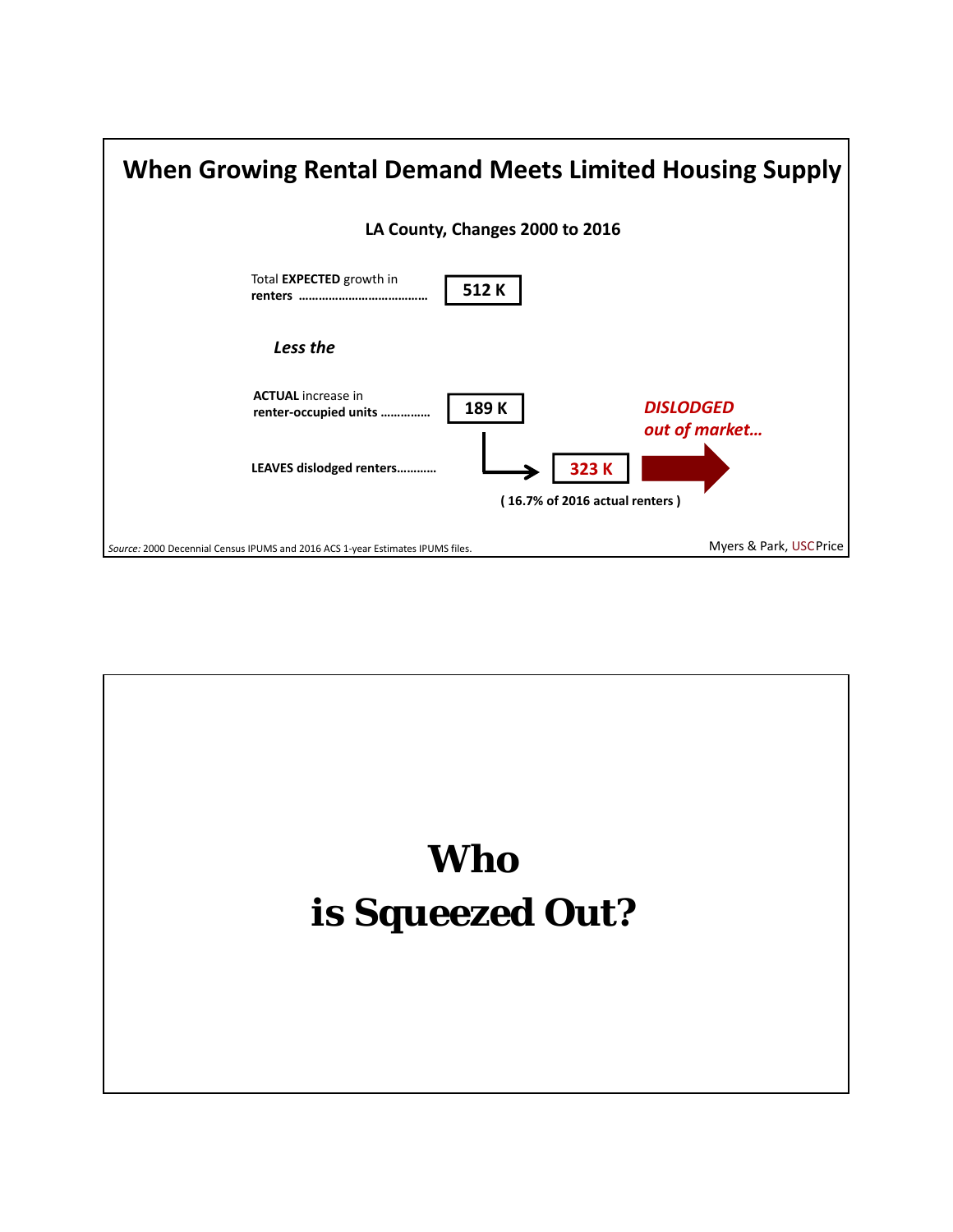



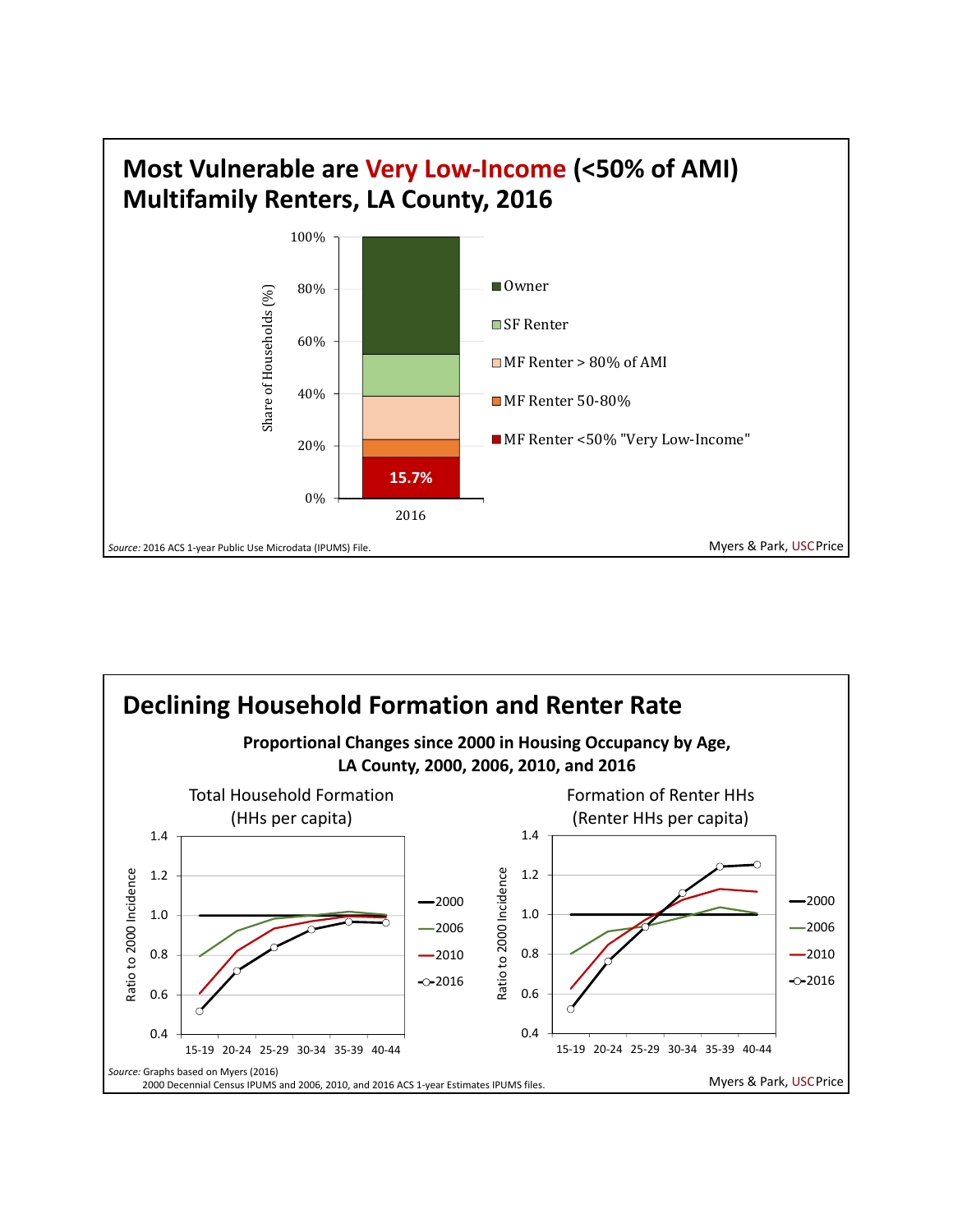

### **Final Remarks**

- Millennials' homeownership demand is **rebounding** in the nation while **stagnant** in our region
	- --- The most recent homeownership increment only represents **current behavior** while the bulk of the **cumulative** rate was built up under very different economic conditions of prior periods
- Demographic needs based on 2000 normal in LA County
	- ‐‐‐ **All those diverted homeowners**
	- ‐‐‐ Plus **Millennials** coming of age
	- ‐‐‐ Totals **323 thousand renters are dislodged (16.7% of renters)**
- Most vulnerable are the **low‐incomes and young (15‐29 yrs old) population entering into the rental market**

Myers & Park, USCPrice